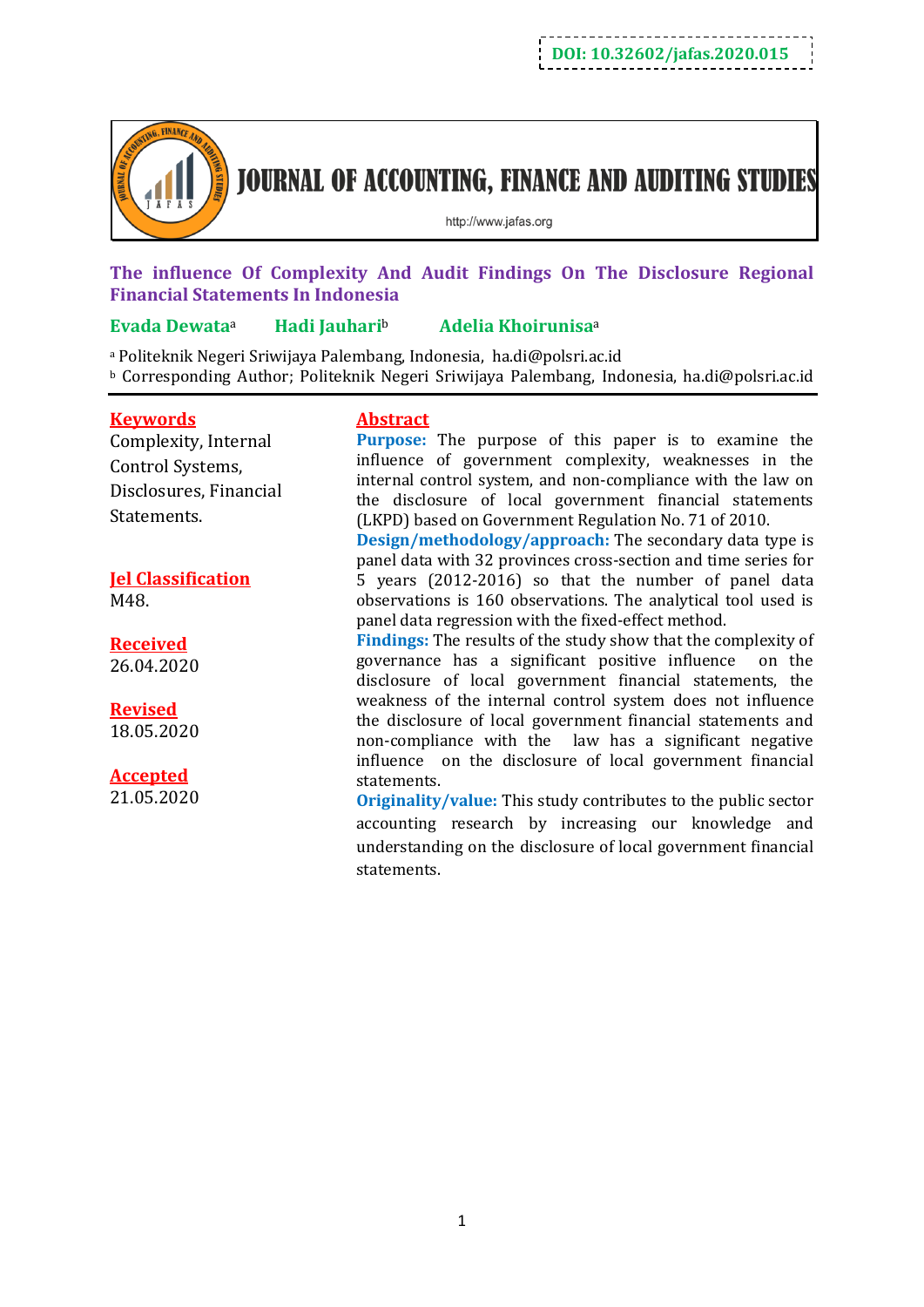## **1. Introduction**

The Regional Government Financial Report (LKPD) audited by the Indonesian Supreme Audit Board (BPK RI) must be accompanied by disclosures as mandated in Government Regulation Number 71 of 2010 that the APBN / APBD accountability report must be prepared and presented by the Government Accounting Standards ( Government Accounting Standards (SAP), the form of accountability itself through the disclosure of audit results as a form of transparency to the public as actors ((Nor, Hudaya, & Novriyandana, 2019). As revealed (Laupe et al, 2018) and (Martani & Liestiani, 2010) which states that the more audit findings, the local government tends to be more motivated to increase financial statement disclosures in the following year.

Phenomenon in Indonesia, that until 2016, there are still many local governments in Indonesia that have not revealed detailed regional financial reports by the Government Regulation no. 71 The year 2010 (the Republic of Indonesia, 2010) as shown in figure 1 below, that out of a total of 34 Provinces there are 32 Provinces whose mandatory disclosure levels in their local government financial statement records are still below 50% in 2016.



**Source:** Audit Report of the Republic of Indonesia Supreme Audit Agency (data processed 2018)

**Figure 1**: Level of Disclosure of Provincial LKPD for Fiscal Year 2016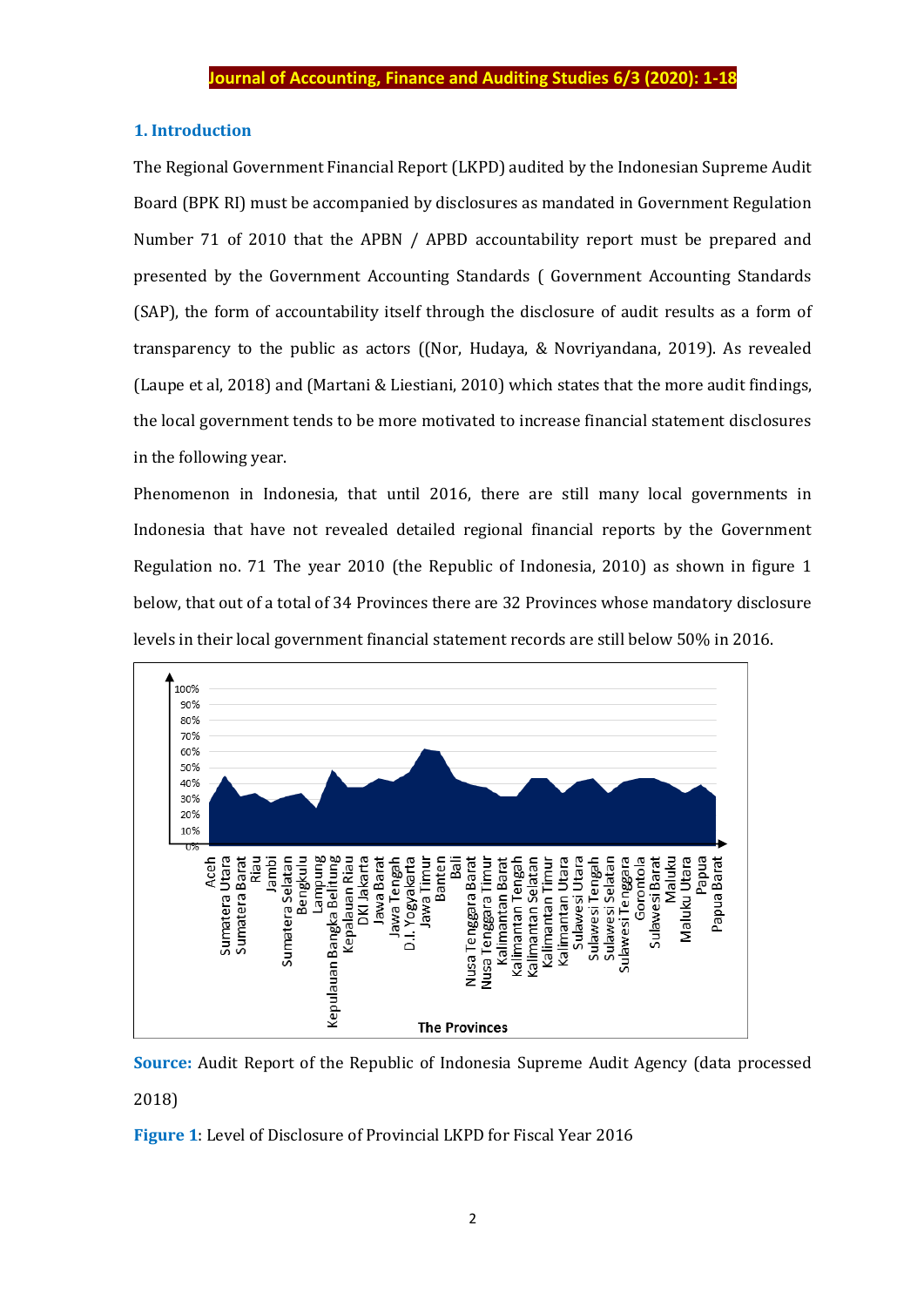Figure 1 shows that out of 34 provinces, the average level of financial statement disclosure is 39% of disclosures of LKPD. Lampung Province has the lowest percentage of LKPD disclosure at 22% compared to all provinces in Indonesia, while East Java Province has the highest percentage at 62%. This shows that the local government has not fully disclosed its financial statements by Government Regulation No. 71 of 2010.

Each local government has diverse activities and complexities, and of course, requires greater disclosure. Several studies (Khasanah & Rahardjo, 2014), (Cristiana & Maryono, 2016), show that government complexity has a significant positive influence on the level of LKPD disclosure, whereas (Lutfia et al., 2018) complexity has a significant negative influence on LKPD disclosure. On the contrary (Hilmi & Martani, 2012); (Maulana & Handayani, 2015); (Pandansari, 2016) and (Purnama & Alfina, 2019) show that complexity does not significantly influence LKPD disclosure.

Disclosure of government financial reports in Indonesia is still low, the Indonesian government must make efforts to increase the level of disclosure of financial statements in the future (Sukmadilaga, Pratama, & Sri, 2015). The regional government has not been optimal in trying to resolve the problem of audit findings that have occurred and needs the best efforts to resolve audit recommendations, both the weaknesses of the SPI and noncompliance with the laws to minimize the occurrence of problems/cases (Pamungkas, Avrian & Ibtida, 2019). Several studies have varied research results such as (Martani & Liestiani, 2010) (Sari, Martani & Setyaningrum, 2015) that audit findings have a significant positive influence on the disclosures of LKPD. (Heriningsih, 2013); (Priharjanto & Wardani, 2017); (Arifin, 2018) which revealed that the SPI's weakness did not influence the level of disclosure of local government financial statements.

In addition to SPI irregularities, non-compliance with the law is also included in the results of audits conducted by the Auditor, (Hilmi & Martani, 2012) revealing that statutory irregularities have a significant positive influence on the disclosures of LKPD. However, in contrast to research conducted by (Heriningsih, 2013) and (Priharjanto & Wardani, 2017) revealed that non-compliance with the laws does not influence the disclosure of LKPD.

This research is intended to find out the factors that cause the low LKPD disclosure seen from the complexity of local government and the level of government accountability in the

3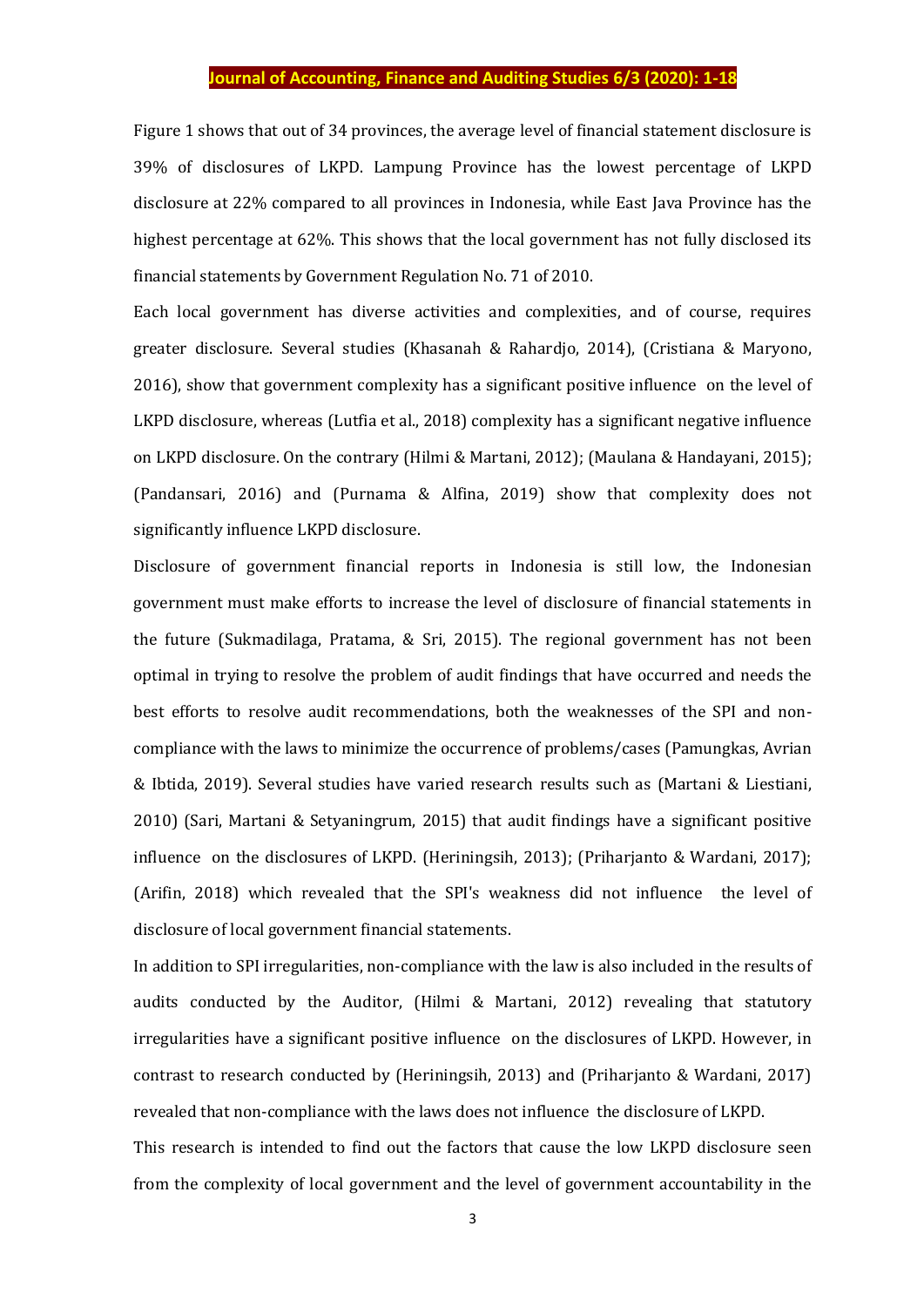form of findings of SPI weaknesses and findings of non-compliance with the law. This research is expected to provide benefits to the Provincial Government as information to improve disclosure of LKPD and carry out follow-up recommendations from BPK RI.

#### **2. Literature Review And Hypothesis Development**

## **2.1 Stewardship Theory In Regional Government**

Donaldson and Davis (1991) assume that the Stewardship Theory is a strong relationship between satisfaction and organizational success. Stewardship theory describes a situation where the recipients of the mandate are not motivated by individual goals, but rather focus on the main target for the benefit of the organization (Raharjo, 2007). In its relationship with the government, the government acts as the recipient of the mandate, must try its best in carrying out its government to achieve the objectives of the government, namely improving the welfare of the trustee (the people). The people want the government to take responsibility for the management of resources entrusted to the government through periodic financial reporting mechanisms and the people through the legislature can assess and know the level of government compliance with existing regulations and the level of mandatory disclosure of regional financial reports.

#### **2.2 The Government Complexity and Disclosure of LKPD**

Complexity in government can mean a condition in which various factors with various characteristics influence the government directly or indirectly. The more complex a government is in carrying out activities it will cause more information to be disclosed as an effort to reduce information asymmetry and show the performance of the government as the holder of the mandate better. The bigger the regional government organization owned means the more complex the government is. The more complex the government, the greater the level of disclosure made. The more items disclosed, the results of the percentage the disclosures of LKPD increasingly reflect the compliance of local governments in presenting their financial reports in accordance with government accounting standards. Hilmi (2010) states that the number of Regional Government Organizations (OPD) illustrates the number of functions that are a priority of regional governments in developing regions. (Khasanah & Rahardjo, 2014), (Cristiana & Maryono, 2016), stated that the more functions that are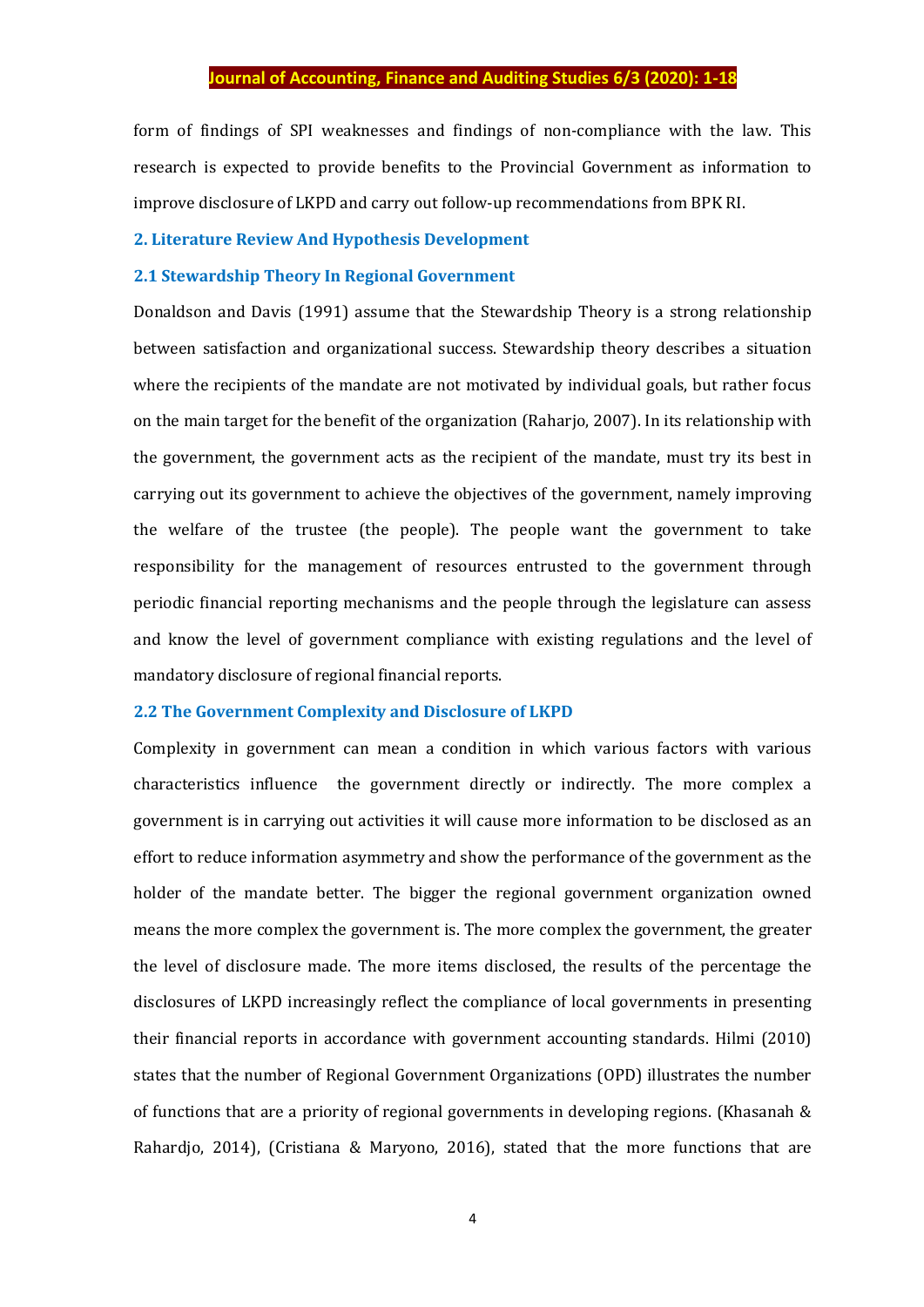prioritized by the regional government, the more complex the government carries out its activities, and thus we propose the following hypothesis:

H1: There is a significant influence government complexity on disclosure of LKPD

#### **2.3 SPI's Weakness and Disclosure of LKPD**

Stewardship Theory states the recipients of the mandate (Government) are motivated to act in accordance with the wishes of the trustee (the People). The government has a lot of information and is responsible for the trust that has been given by the people and must have the awareness to continue to realize transparency and accountability. The results of the examination of the SPI by the BKP were received by the Government and as the mandate holder of the Government tried to provide information relating to the management of state finances to meet the people's desire for transparency and accountability in financial statements. BPK's Audit Findings on SPI are divided into three groups of findings, namely weaknesses in the accounting and reporting control system, weaknesses in the implementation of the regional budget, and weaknesses in the internal control structure. The finding of SPI weakness by BPK will influence the amount of disclosure as a correction. Opinions (Sari, Martani & Setyaningrum, 2015) and (Martani & Liestiani, 2010) state that the greater the number of audit findings, the greater the number of additional disclosures that will be requested by BPK in the financial statements. from the description above, the following hypothesis is formulated:

H2: There is a significant influence the weakness of SPI on disclosure of LKPD

#### **2.4 The Non-Compliance With The Law and Disclosure of LKPD**

BPK audit findings are cases of irregularities found by BPK on LKPD of a region. Findings on non-compliance are divided into seven categories, namely non-compliance findings that cause regional losses, findings of potential regional losses, findings of lack of acceptance, administrative findings, findings regarding inefficiencies, inefficiencies, and ininfluence iveness (Irman & Suryati, 2017). The greater the number of non-compliance findings, the smaller the level of disclosure of financial statements reported by the Government, because the Government is trying to make improvements and corrections of laws and regulations as well as the mismatch of financial statement presentation by applicable regulations. Disclosure is more done as an effort to improve and correct audit findings found by BPK and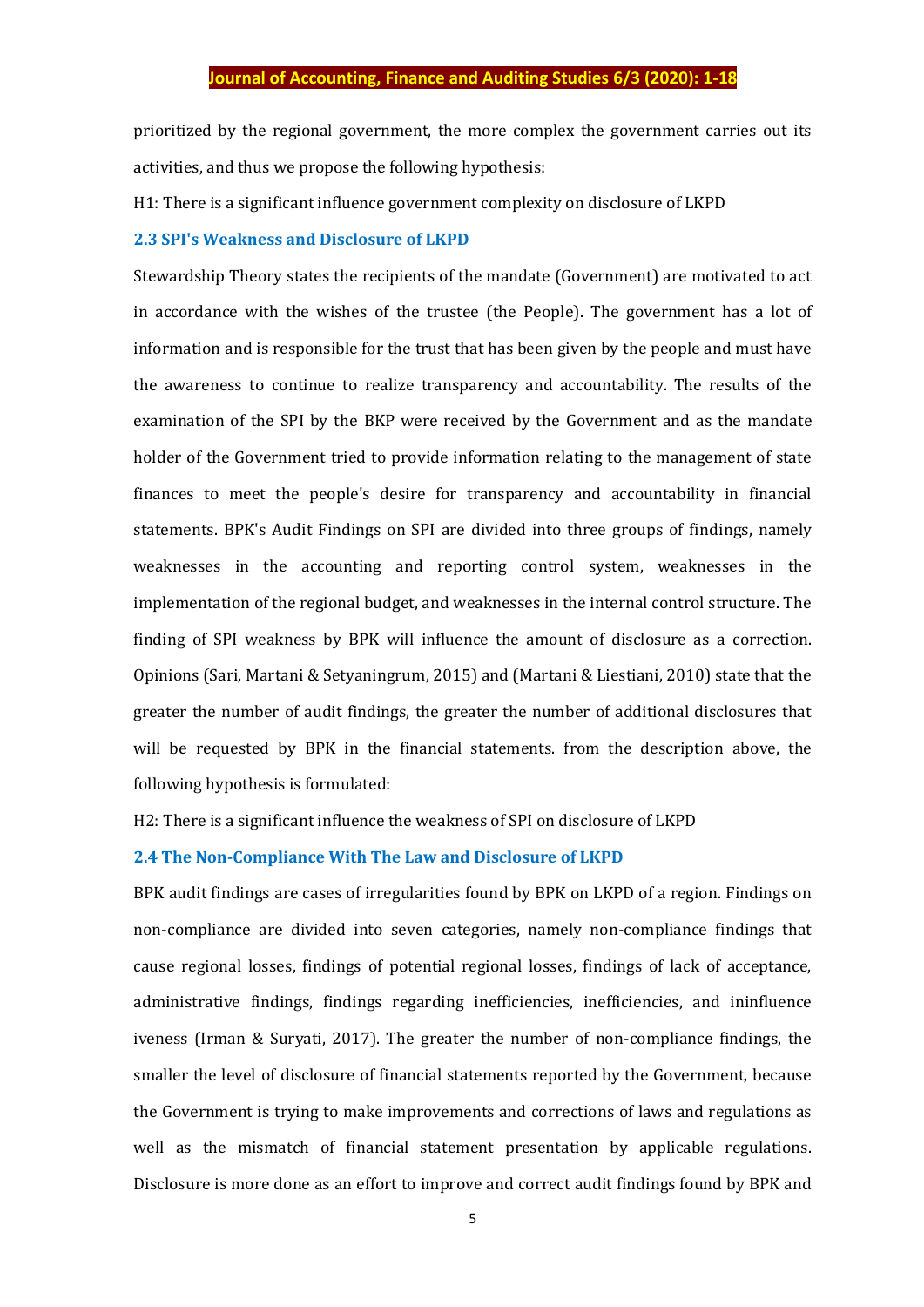to show the public that there are quality improvements made by local governments on the advice of BPK. We build our hypotheses as follows:

H3: There is a significant influence of non-compliance with the law on disclosure of LKPD

## **3. Research methods**

## **3.1 Sample selection**

The population of this research is 34 provinces in Indonesia in the 2012-2016 fiscal year. The type of data used in the study is panel data, which is a combination of time series data and cross-section. The sampling technique used was purposive sampling based on the criteria as outlined in table 1. Obtained a total of 160 research samples from 32 sample provinces which were cross-section units and time-series data from the 2012-2016 period.

|  |  | <b>Table 1: Population and Sample</b> |  |  |
|--|--|---------------------------------------|--|--|
|--|--|---------------------------------------|--|--|

| N <sub>0</sub> | Identification                                                       | Total |
|----------------|----------------------------------------------------------------------|-------|
| 1.             | Number of Provinces in Indonesia that have been audited by BPK for 5 | 34    |
|                | years 2012-2016                                                      |       |
| 2.             | The number of provinces that do not have CaLK in Kalimantan Utara    |       |
| 3.             | The number of new provinces in 2014 was Kalimantan Utara             | (1)   |
| 4.             | Research Samples (Province)                                          | 32    |
| 5.             | Research Period (2012 - 2016)                                        | 5     |
| 6.             | Final Research Sample (32 x 5)                                       | 160   |

## **3.2 Data Types and Sources**

This research data is in the form of secondary data sourced from the Financial Statements that have been audited by BPK RI in the form of Notes to Financial Statements and LKPD Inspection Results Reports in Provincial Governments in Indonesia 2012-2016.

## **3.3 Operational Definition and Variable Measurement**

In summary, the following table 2 explains the definition and measurement of research variables.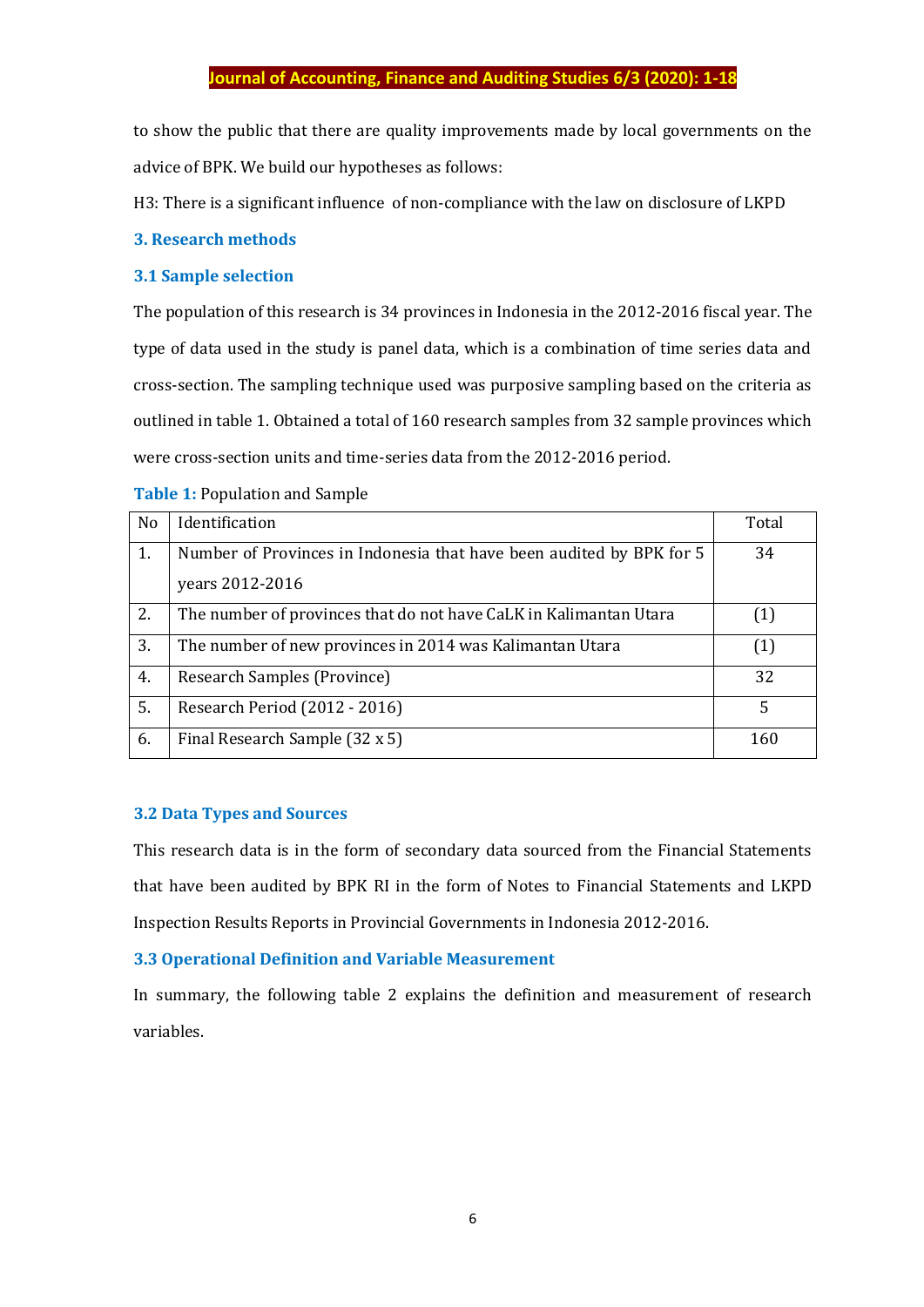## **Table 2:** Operational Variables

| <b>Variable</b>                                                                                                                                                                                                                                                                                                                                                     | <b>Formula</b>                                                               |
|---------------------------------------------------------------------------------------------------------------------------------------------------------------------------------------------------------------------------------------------------------------------------------------------------------------------------------------------------------------------|------------------------------------------------------------------------------|
| Disclosure of LKPD (Y)<br>measured based on the comparison<br>between disclosures that have been<br>presented in LKPD with disclosures<br>that should be presented in Notes to<br>Financial Statements (CaLK)<br>by<br>Government Regulation Number 71 of<br>2010 concerning SAP (53 item items)<br>(Martani & Liestiani, 2010); (Hilmi, A.<br>Z., & Martani, 2012) | Total of LKPD disclosures<br>Total of financial statement disclosures by SAP |
| Government Complexity (X1)<br>Total of all Regional Apparatus<br>Organizations (OPD) in each region.<br>(Hilmi, A. Z., & Martani, 2012)                                                                                                                                                                                                                             | GC=Total OPD                                                                 |
| SPI Weakness (X2)<br>Total of cases from the findings of the<br>internal control system weaknesses.<br>(Heriningsih, 2013)                                                                                                                                                                                                                                          | SPIWe = Total of cases of SPI weaknesses                                     |
| Non-compliance with the law (X3)<br>Total of cases from the findings of the<br>non-compliances to the laws and<br>regulations<br>(Heriningsih, 2013)                                                                                                                                                                                                                | NCL= total non-compliance with the law                                       |

**Source:** researcher data processing, 2018

LKPD disclosure items by Government Regulation Number 71 of 2010 concerning

Government Accounting Standards, which consist of items as described in table 3 as follows:

## **Table 3**: LKPD Disclosure Items

| No.  | <b>Disclosure of LKPD</b>                                                    |
|------|------------------------------------------------------------------------------|
| 1.   | General Information about Reporting Entities and Accounting Entities.        |
| 2.   | Information on fiscal / financial and macroeconomic policies.                |
| 3.   | Summary of the achievement of financial targets during the reporting year    |
|      | following the constraints and obstacles encountered in achieving the         |
|      | targets.                                                                     |
|      | 4. Information about the basis for presenting financial statements and       |
|      | accounting policies chosen to apply to transactions and other important      |
|      | events.                                                                      |
| 5.1  | Details and explanations of each item are presented on the front page of     |
|      | the financial statements.                                                    |
| 6. I | Information required by the Government Accounting Standards Statement        |
|      | that has not been presented in the front page of the financial statements    |
|      | 7. Other information needed for fair presentation, which is not presented in |
|      | the front page of the financial statements.                                  |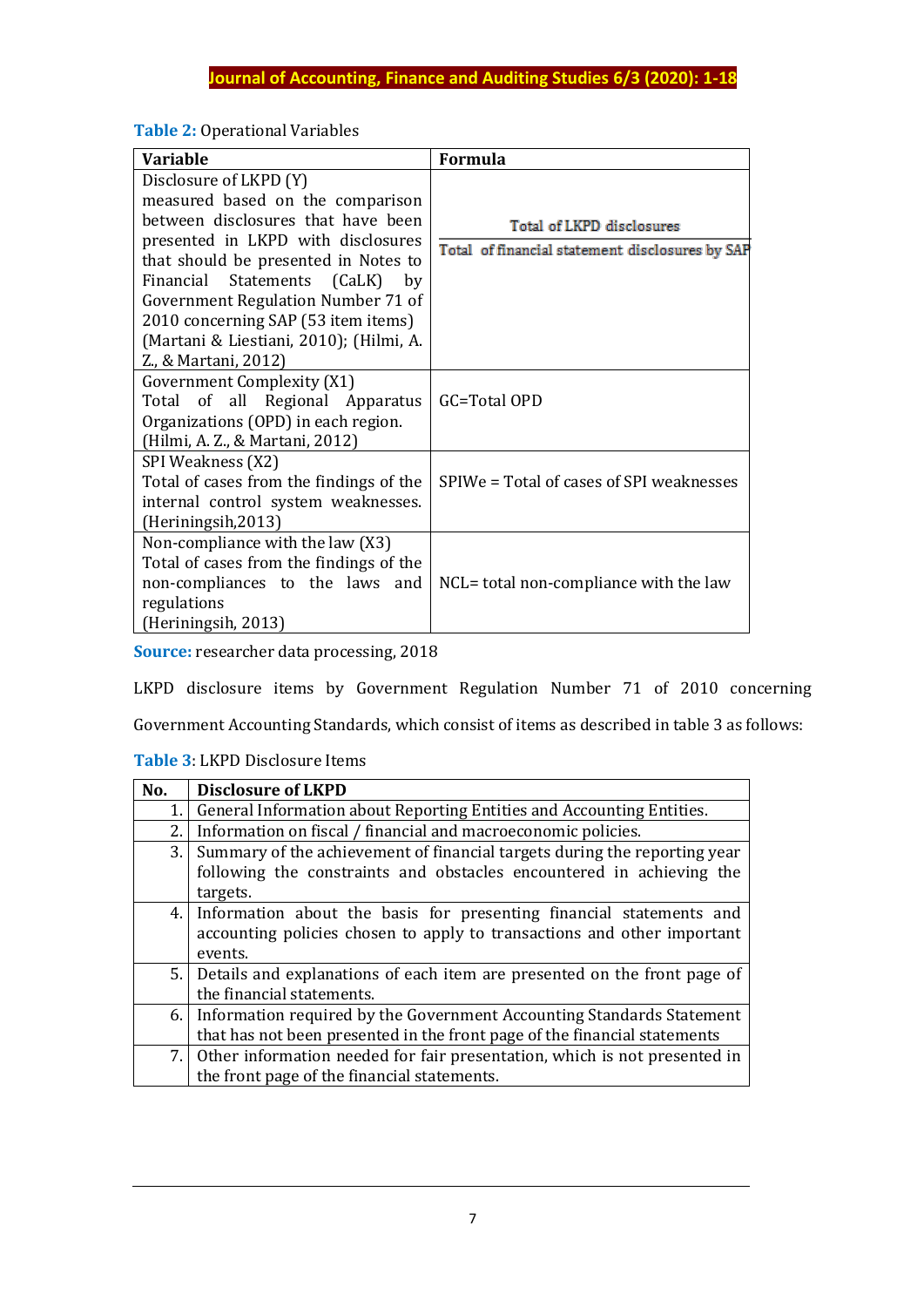|      | <b>PSAP No. 5, Accounting for Inventories</b>                                   |
|------|---------------------------------------------------------------------------------|
| 8. I | Accounting policies used in measuring inventory;                                |
| 9.   | Further explanation of supplies such as goods or equipment used in public       |
|      | services, goods or equipment used in the production process, goods stored       |
|      | for sale or delivered to the public, and goods still in the production process  |
|      | intended to be sold or handed over to the public.                               |
|      | 10 Type, amount and value of inventory in damaged or obsolete condition.        |
|      | PSAP No. 6, Accounting on Investment                                            |
|      | 11 Accounting policies for determining investment value.                        |
|      | 12 Types of investments, permanent and non-permanent investments.               |
|      | 13 Changes in market prices for both short-term and long-term investments;      |
|      | 14 Significant decline in the value of investment and the cause of the decline; |
|      | 15 Investments that are valued at fair value and the reasons for their          |
|      | application;                                                                    |
|      | 16 Changes to the investment post                                               |
|      | PSAP No. 07, Accounting for Fixed Assets                                        |
|      | 17 The valuation basis used to determine the carrying amount                    |
|      | Reconciliation of amounts recorded at the beginning and end of the period       |
|      | showing:                                                                        |
|      | 18 Addition;                                                                    |
|      | 19 Release;                                                                     |
|      | 20 Accumulated depreciation and changes in value, if any;                       |
| 21   | Movements in other fixed assets                                                 |
|      | Depreciation information, including:                                            |
|      | 22 Depreciation value;                                                          |
|      | 23 Depreciation method used;                                                    |
|      | 24 The useful life or depreciation rate used;                                   |
|      | 25 Gross carrying amount and accumulated depreciation at the beginning and      |
|      | end of the period;                                                              |
|      | 26 Accounting policies for capitalization relating to fixed assets;             |
|      | 27 Total expenditure on fixed assets under construction; and                    |
|      | 28 The existence and limitations of ownership rights to fixed assets;           |
|      | 29 Total commitment for acquisition of fixed assets.                            |
|      | If fixed assets are recorded at an revalued amount, the following 8 points      |
|      | must be disclosed:                                                              |
|      | 30 Regulatory basis for revaluing fixed assets;                                 |
|      | 31 Influence ive date of revaluation;                                           |
|      | 32 If there is, the name of the independent appraiser;                          |
|      | 33 The nature of any instructions used to determine the cost of replacements;   |
|      | 34 The carrying amount of each type of fixed asset.                             |
|      | <b>PSAP No. 08, Construction Accounting In Work</b>                             |
|      | 35 Details of the construction contract in progress along with the level of     |
|      | completion and the time period for its completion;                              |
|      | 36 Value of construction contract and source of funding.                        |
|      | 37 Amount of costs incurred and accrued;                                        |
|      | 38 Advances for work provided;                                                  |
|      | 39 Retention                                                                    |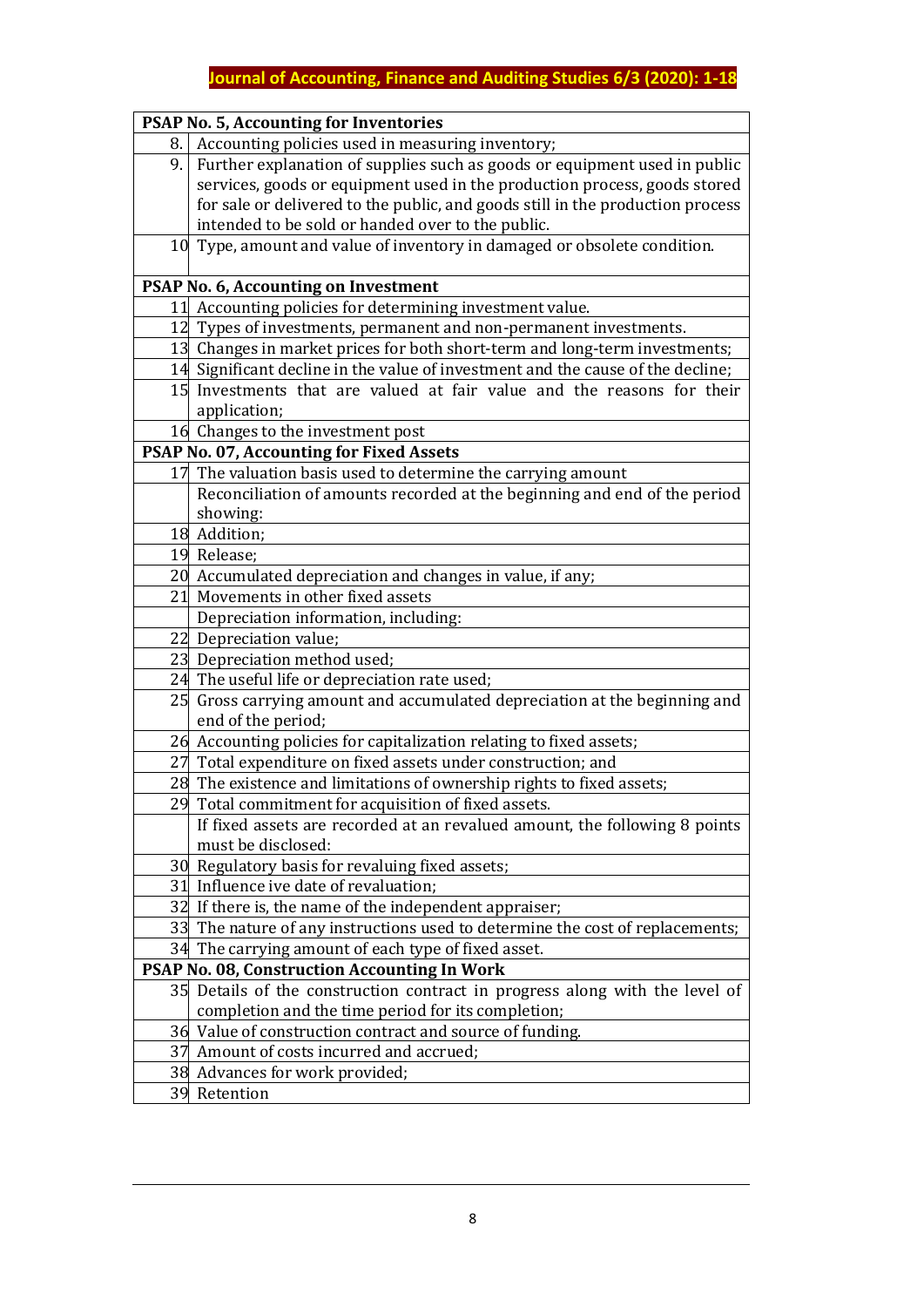|    | PSAP No. 09, Accounting For Debt                                              |
|----|-------------------------------------------------------------------------------|
|    | 40 The amount of short-term and long-term liability balances classified by    |
|    | lender;                                                                       |
|    | 41 The amount of the obligation balance in the form of government debt        |
|    | based on the type of government debt securities and their maturity;           |
|    | 42 Loan interest due during the period and the applicable interest rate;      |
|    | 43 The consequences of liability settlement before maturity;                  |
|    | Debt restructuring agreements include:                                        |
|    | 44 Loan reduction;                                                            |
|    | 45 Modification of debt requirements;                                         |
|    | 46 Reduction in loan interest rates;                                          |
|    | 47 Loan maturity;                                                             |
|    | 48 Reduction in loan maturity value; and                                      |
|    | 49 Reduction in the amount of interest owed up to the reporting period        |
|    | 50 The amount of loan arrears is presented in the form of a list of debt ages |
|    | based on creditors.                                                           |
|    | Borrowing fee:                                                                |
|    | 51 Treatment of loan costs;                                                   |
|    | 52 Amount of loan costs that are capitalized in the period concerned;         |
| 53 | The level of capitalization used.                                             |

**Source:** Government Regulation No. 71 of 2010

## **3.4 Empirical models**

This study develops a regression model as shown in Equation 1. The data analysis technique

used is panel data regression using the Eviews 10 program.

Discli,t = a + b1GC i,t + b2SPIWe i,t + b3NCL i,t + e............................................ 1

Where:

Discl = Disclosure of LKPD, GC = Total OPD, SPIWe = Total of cases of SPI weaknesses, NCL =

total non-compliance with the law.

## **4. Results And Discussion**

#### **4.1 Descriptive Statistics Analysis**

Table 4 presents descriptive statistics for all variables used in the analysis with a total sample of 160.

**Table 4:** Descriptive Statistics of Research Variables

|                     | Discl | GC    | SPIWe | <b>NCL</b> |
|---------------------|-------|-------|-------|------------|
| Mean                | 18.62 | 40.41 | 7.64  | 7.993      |
| Maximum             | 33.0  | 74.0  | 26.0  | 27.0       |
| Minimum             | 9.0   | 22.0  | 2.0   | 2.0        |
| <b>Observations</b> | 160   | 160   | 160   | 160        |

 *Sumber : Output data diolah (Eviews 10)*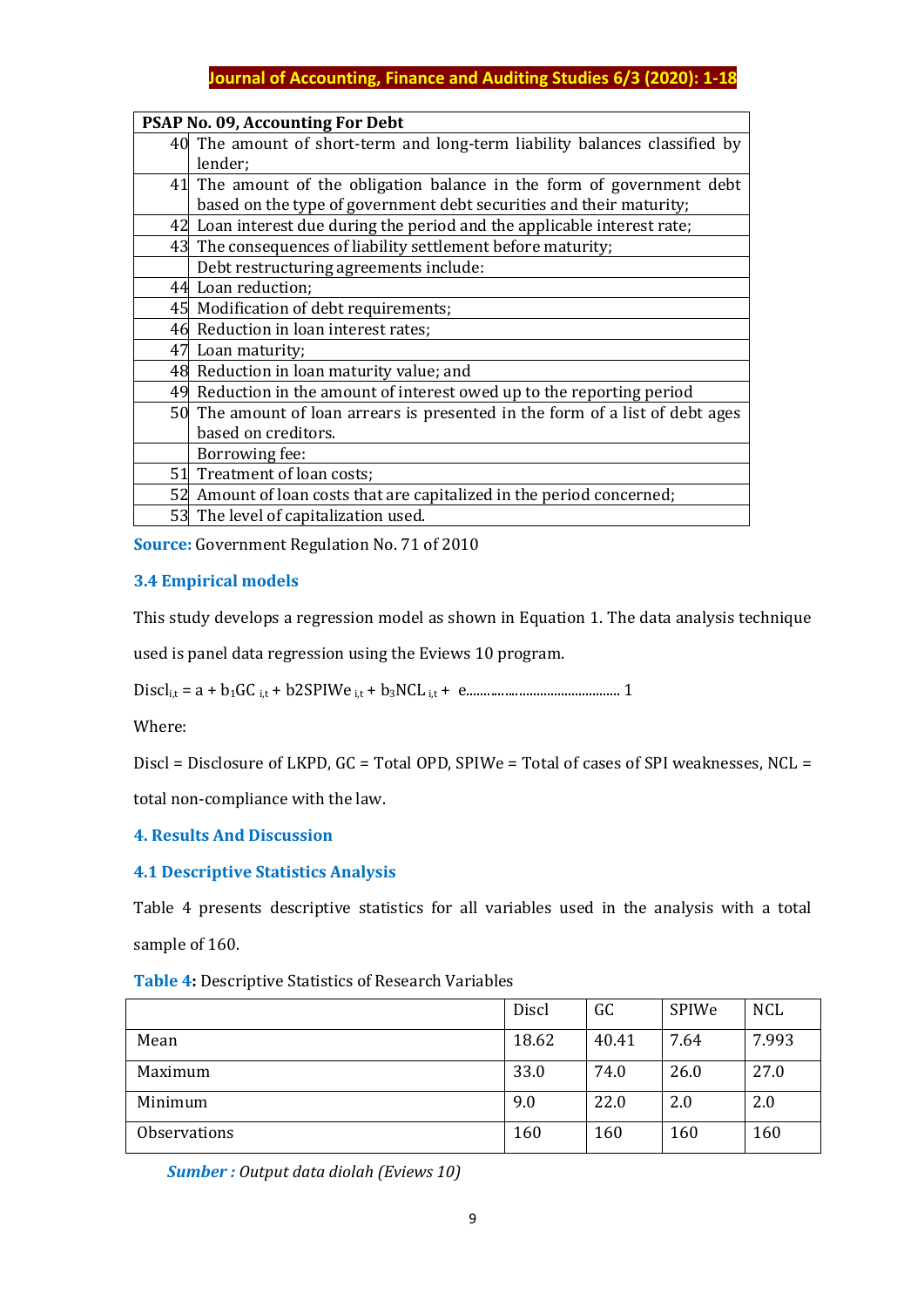In table 4 it can be seen that the disclosure of LKPD has a mean (average) of 18.62, a maximum value of 33 disclosure items obtained by Jawa Timur Province in 2016 and a minimum value of 9 disclosure items. Government complexity can be seen the mean value (average) of 40.41, which means the average government complexity is 40 OPD, a maximum value of 74 which means there is a complexity of governance in the Indonesian Province of 74 OPD and a minimum value of 22 OPD. SPI Weakness mean or average value of 7.64, a maximum value of 26 findings and a minimum value of 2 findings, namely Jawa Barat Province in 2016, Nusa Tenggara Barat in 2012 to 2014, Kalimantan Selatan Province in 2014, Kalimantan Timur Province in 2016 and Sulawesi Barat Province in 2016.

The variable of non-compliance with the law can be seen the mean or average value of 7.99, the maximum value of 27 cases of non-compliance with the law during the 2012 fiscal year period until 2016, and the minimum value of 2 case findings, namely Sumatera Barat Province in 2016, Nusa Tenggara Barat Province in 2014 and 2015.

#### **Classic Assumption Test**

#### **Autocorrelation Test**

In this study, the autocorrelation assumption testing was performed with the Durbin-Watson Test (DW test).

#### **Table 5:** Autocorrelation Test Results

|  | Durbin-Watson stat | 2.149240 | No autocorrelation occurred |
|--|--------------------|----------|-----------------------------|
|--|--------------------|----------|-----------------------------|

## *Source: Processed data output (Eviews 10)*

Table 5 shows the results of the autocorrelation test, the Durbin-Watson stat (dw) value of 2.149240, the du value obtained was 1.7798 and dl of 1.7035. The formula to test autocorrelation is du <dw <4-du or 1.7798 <2.149240 <2.202 which means that there is no autocorrelation.

#### **Heteroskedasticity Test**

Heteroscedasticity testing is done by the Glejser test that is by regressing the absolute residual value of the independent variable so that it can be seen whether there is a degree of confidence of 5%. If the significance value> 0.05, then heteroscedasticity does not occur, otherwise if the significance value <0.05, then heteroscedasticity occurs.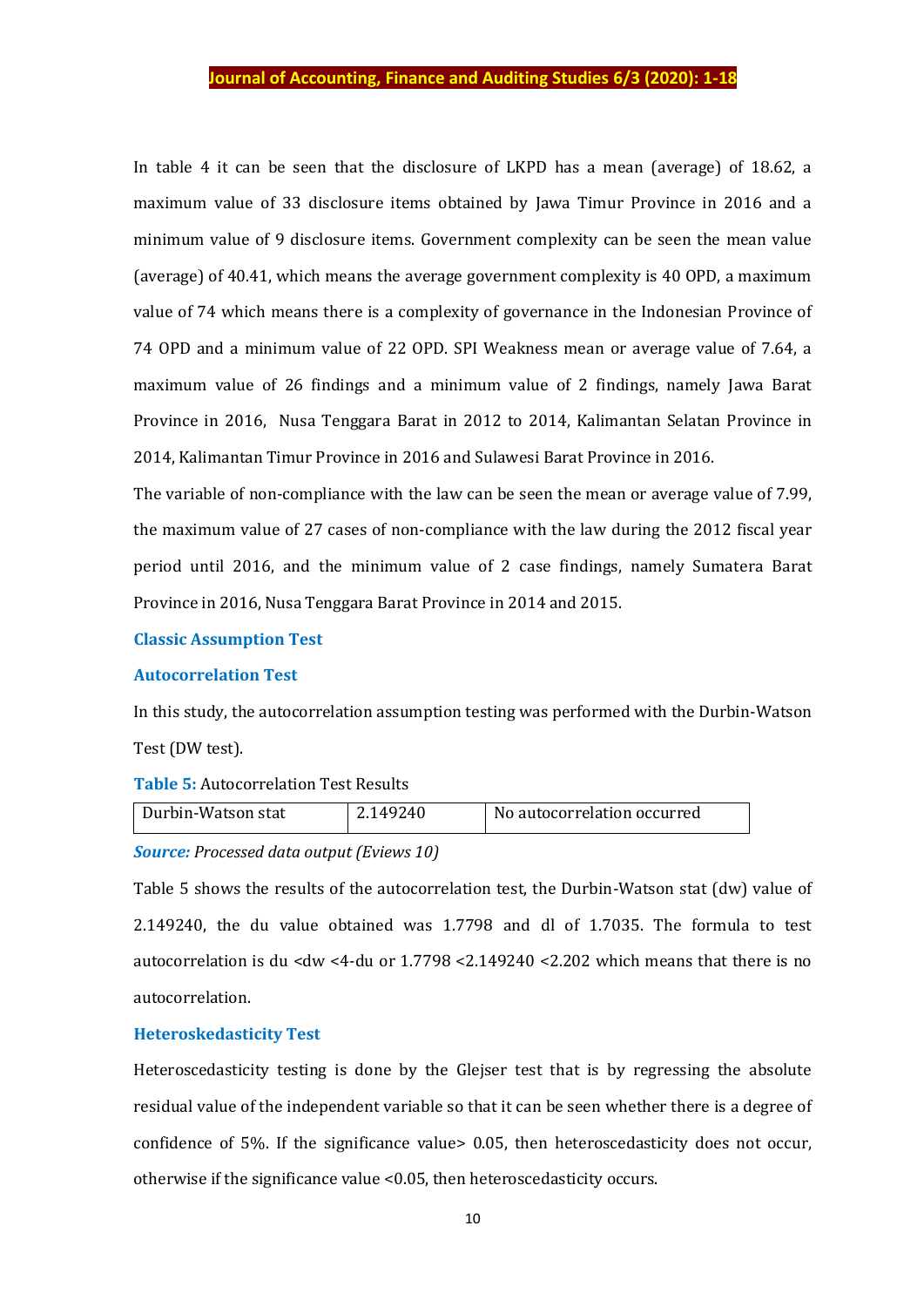| <b>Variable</b> | Prob.  | information                |
|-----------------|--------|----------------------------|
| $\sqrt{ }$      | 0.0488 |                            |
| <b>KP</b>       | 0.6413 | Heteroscedasticity<br>does |
| <b>PSPI</b>     | 0.4414 | not occur                  |
| <b>KTU</b>      | 0.4033 |                            |

|  | Table 6: Heteroscedasticity Test Results |  |  |  |
|--|------------------------------------------|--|--|--|
|--|------------------------------------------|--|--|--|

*Source: Processed data output (Eviews 10)*

In table 6, the results of the heteroscedasticity test obtained the coefficient value of the independent variables, namely KP of 0.6413, PSPI of 0.4414 and KTU of 0.4033, this means that it was not significant> 0.05, so heteroscedasticity did not occur.

## **Panel Data Regression Analysis**

The next determination of the best model in panel data is done by using the chow test (Pool

Vs Fixed influence ) and thirst test (Random Vs Fixed).

**Table 7:** Determination of the best Regression Model

| Influences Test | <b>Statistic</b>        | d.f       | P Value | information                 |
|-----------------|-------------------------|-----------|---------|-----------------------------|
| Uji Chow        | 3.065133 (Uji F)        | (31, 125) | 0.0000  | Fixed Effect Model accepted |
| Uji Hausman     | 13.612259(Uji $X^2$ ) 3 |           | 0.0035  | Fixed Effect Model accepted |

*Source: Processed data output (Eviews 10)*

Thus, all the results presented in Table 8 were estimated using fixed influence estimation.

| <b>Varible</b>            | Coefficient | t-Statistic | Prob.  |
|---------------------------|-------------|-------------|--------|
| C                         | 7.285927    | 2.229698    | 0.0014 |
| <b>KP</b>                 | 0.293842    | 4.135883    | 0.0001 |
| <b>PSPI</b>               | 0.093012    | 1.324929    | 0.1876 |
| <b>KTU</b>                | $-0.155971$ | $-2.238565$ | 0.0270 |
| Crossid                   | Influence   |             |        |
| Aceh                      | $-1.791832$ |             |        |
| Sumatera Utara            | $-1.067918$ |             |        |
| Sumatera Barat            | $-1.568193$ |             |        |
| Riau                      | 2.180083    |             |        |
| Jambi                     | $-0.733948$ |             |        |
| Sumatera Selatan          | $-0.546830$ |             |        |
| Bengkulu                  | 1.291920    |             |        |
| Lampung                   | -2.918381   |             |        |
| Kepulauan Bangka Belitung | 6.392433    |             |        |
| Kepalauan Riau            | $-0.316556$ |             |        |
| DKI Jakarta               | 2.171866    |             |        |
| awa Barat                 | $-2.529720$ |             |        |
| Jawa Tengah               | -1.304886   |             |        |
| D.I. Yogyakarta           | 4.387932    |             |        |

**Table 8:** Regression Results with Fixed Influence Model (FEM)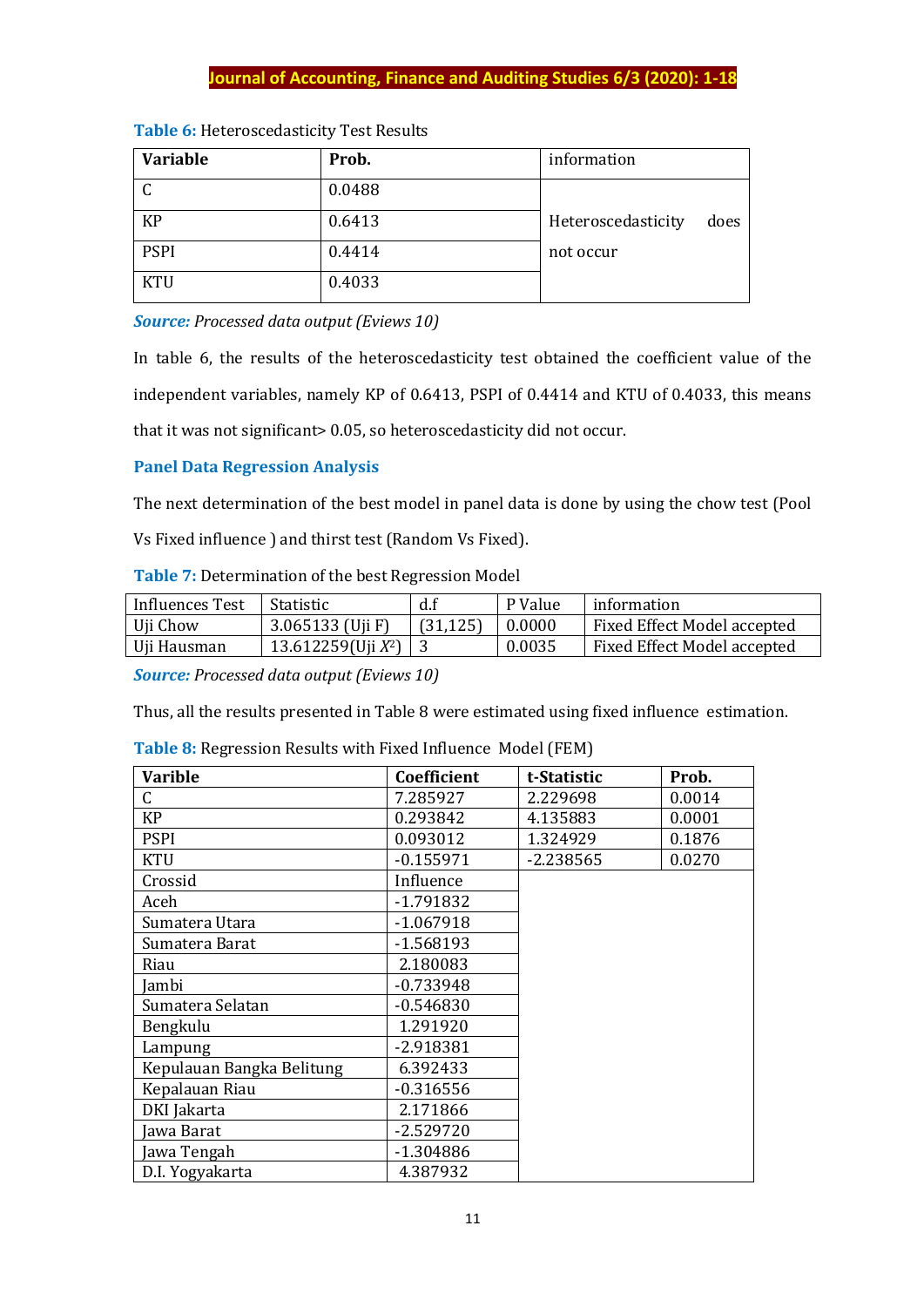| <b>Varible</b>            | Coefficient | t-Statistic        | Prob.    |
|---------------------------|-------------|--------------------|----------|
| awa Timur                 | $-1.042294$ |                    |          |
| <b>Banten</b>             | 2.633448    |                    |          |
| Bali                      | $-1.197126$ |                    |          |
| Nusa Tenggara Barat       | -1.294394   |                    |          |
| Nusa Tenggara Timur       | $-2.288437$ |                    |          |
| Kalimantan Barat          | $-2.657861$ |                    |          |
| Kalimantan Tengah         | -3.328293   |                    |          |
| Kalimantan Selatan        | $-0.127903$ |                    |          |
| Sulawesi Utara            | 4.974802    |                    |          |
| Sulawesi Tengah           | 1.100105    |                    |          |
| Sulawesi Selatan          | $-2.822180$ |                    |          |
| Sulawesi Tenggara         | 3.462752    |                    |          |
| Gorontalo                 | $-2.104857$ |                    |          |
| Sulawesi Barat            | 2.327598    |                    |          |
| Maluku                    | 4.325415    |                    |          |
| Maluku Utara              | 0.844500    |                    |          |
| Papua                     | $-2.637696$ |                    |          |
| Papua Barat               | $-3.813546$ |                    |          |
| R-squared                 | 0.472446    | F-statistic        | 3.292426 |
| <b>Adjusted R-squared</b> | 0.328951    | Prob (F-statistic) | 0.000001 |

*Source: Processed data output (Eviews 10)*

Based on the estimation results in table 8 obtained by the fixed influence model estimation equation, the government complexity variable has a significant positive influence on disclosure of LKPD, the SPI weakness variable has no significant influence on disclosure of LKPD while the non-compliance with the law has a significant negative influence on disclosure of LKPD. If seen from the final intercept value, it can be seen that from 2012 to 2016, the Province of Bangka Belitung Islands had the highest number of influence s, which was 6.392433, which means that the Bangka Belitung Islands Province had the highest number of disclosures of LKPD in the Provinces in Indonesia.

## **4.2 The influence Government Complexity on Disclosure of LKPD**

The results of the statistical t-test for the variable complexity of the government showed a coefficient number of 0.293842. T count value of 4.135883 is greater than t table that is 1.65468 with a significance level of 0.0001 smaller than the probability value of 0.05, it can be concluded that the complexity of government has a significant positive influence on disclosure of LKPD so that in this study **H1 was accepted**. The provincial government has been able to control the level of compliance with mandatory disclosures in each OPD in the preparation and disclosure of financial statements. The results of this study support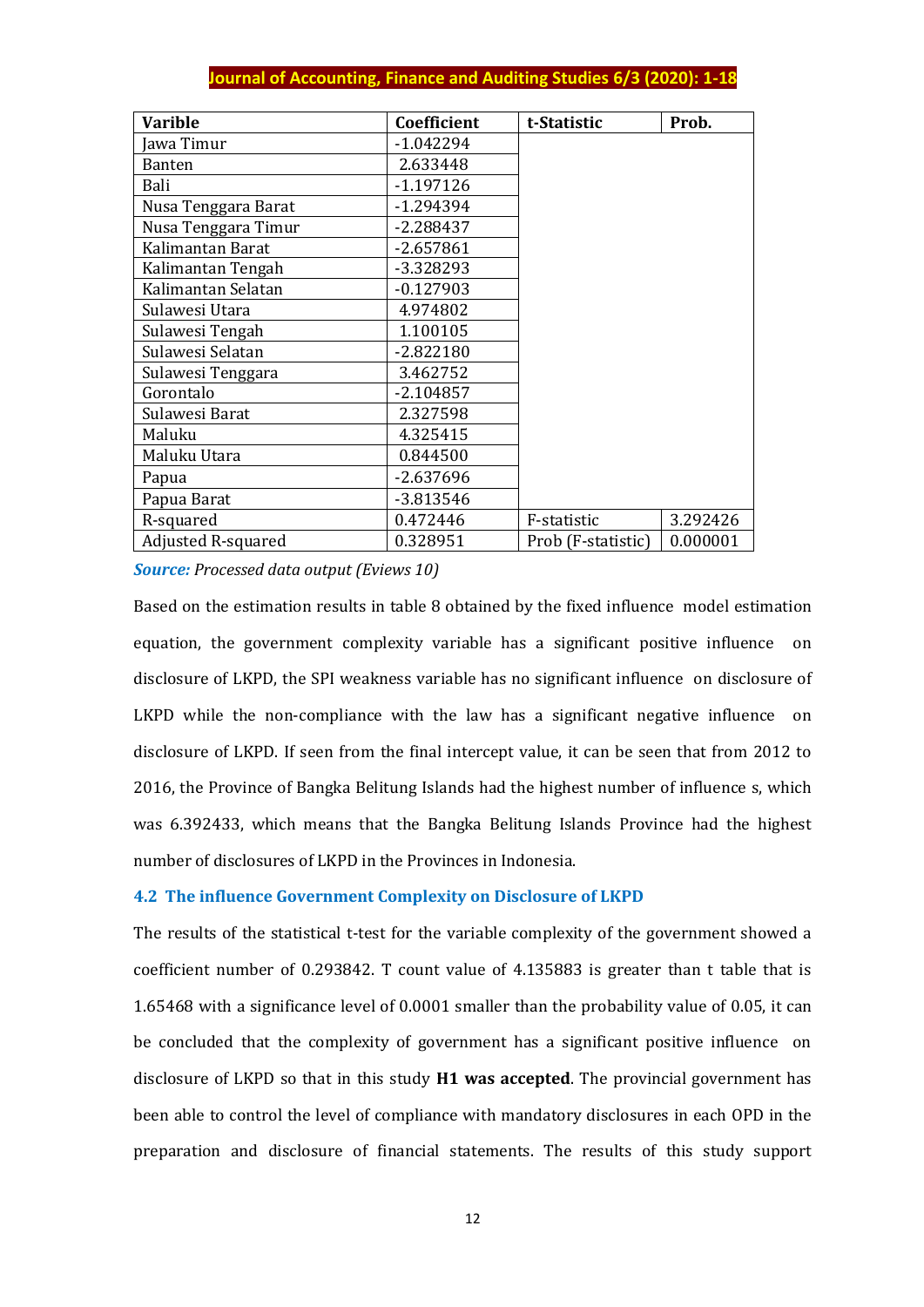(Khasanah & Rahardjo, 2014), (Cristiana & Maryono, 2016), that the complexity of governance has a significant positive influence on the level of LKPD disclosure. The results of this study contradict (Lutfia et al., 2018) that complexity has a significant negative influence on the level of disclosure in local government financial statements. On the contrary (Hilmi & Martani, 2012); (Maulana & Handayani, 2015); (Pandansari, 2016) and (Purnama & Alfina, 2019) show that complexity does not significantly influence the level of disclosure in local government financial statements.

The results of this study support the Stewardship Theory that the Government as the recipient of the mandate can act responsibly, have integrity, and be responsible for the trust that has been given by the people and realize transparency and accountability. The Regional Government has carried out the obligation to present and report all activities and activities related to using public money to those who have the right and authority to hold that responsibility.

The results of the study have implications for the Government to continue to coordinate between OPD in Provincial Governments throughout Indonesia because OPD in local governments tend to have almost the same basic tasks and functions so that the programs and activities implemented can support each other.

#### **4.3 The influence the weakness of SPI on Disclosure of LKPD**

The results of the statistical t-test for the SPI weakness variable showed a coefficient number of 0.093012. T value of 1.324929 is smaller than t table that is 1.65468 with a significance level of 0.1876 greater than the probability value of 0.05, it can be concluded that the weakness of SPI has no significant influence on the disclosure of LKPD so that in this study **H2 was rejected**. The results of this study prove that the weakness of SPI is not a factor that can influence the level of financial statement disclosure of the provincial government in Indonesia. This is due to the tendency of regional governments to report LKPD, both with a high level of weakness and a low level of SPI weakness, both of which tend to disclose all financial information, SPI weaknesses referred to here include recording/not done, the process of preparing reports, not by SAP, delays reporting by entities, accounting information systems and reporting has not been supported by adequate HR competencies, without seeing much or little occurrence of SPI weaknesses so **H2 is rejected**. The results of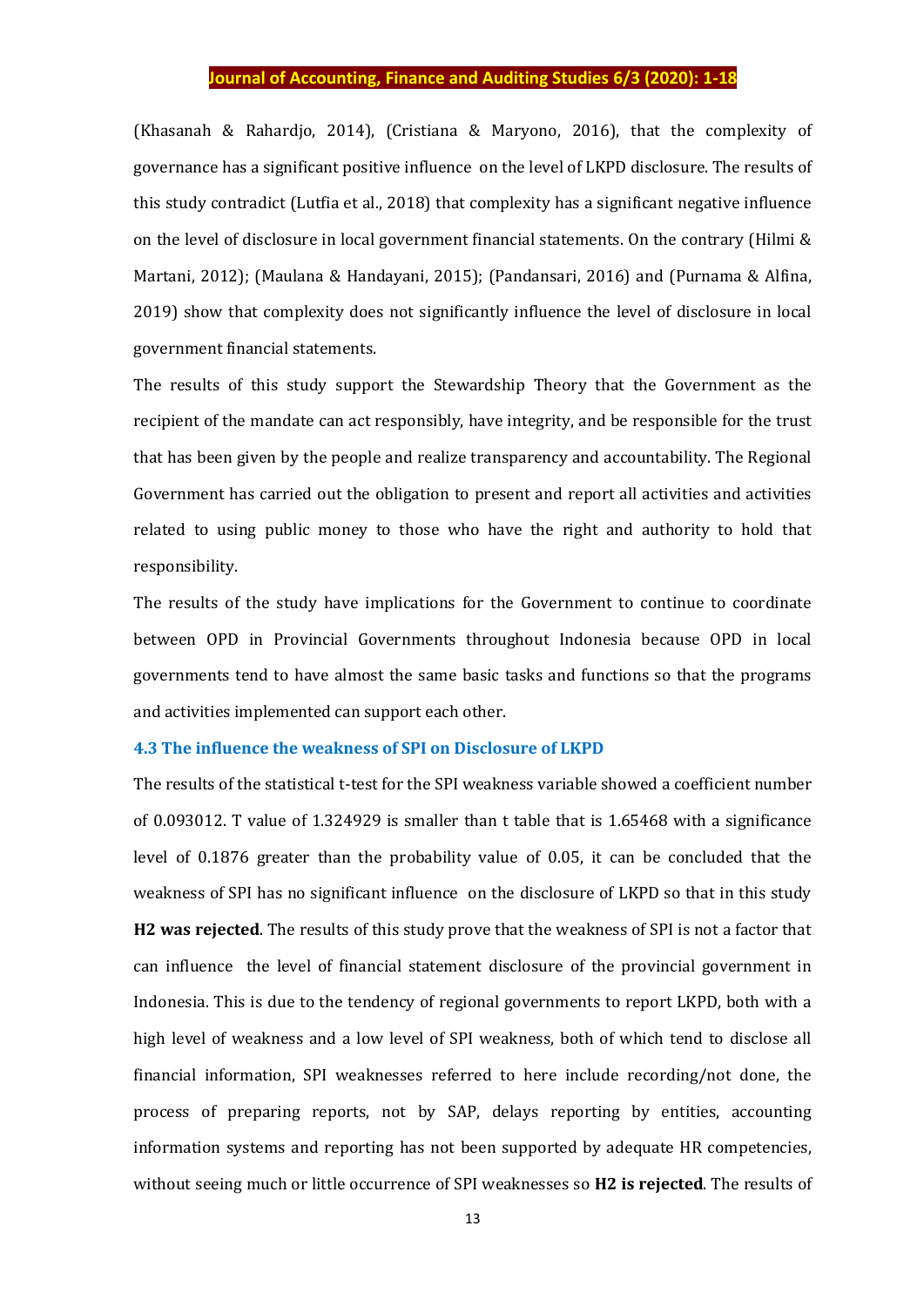this study support (Heriningsih, 2013); (Priharjanto & Wardani, 2017); (Arifin, 2018) who revealed that the SPI's weakness did not influence the disclosures of LKPD.

The results of this study contradict the Stewardship Theory that the Government (trustee) will be responsible for the management of resources entrusted by the people (trustees) through the mechanism of reporting and disclosure of regional financial statements. This is indicated by the number of findings of SPI weaknesses that do not yet represent the actual numbers because the number of many findings is not necessarily of material value, which requires follow-up or presentation of disclosures in the notes to the financial statements.

The results of this study have implications for the Government to optimize the role and existence of the Government Internal Oversight Apparatus (APIP), it is necessary to establish a good environmental control system to create a good cooperative relationship between relevant government agencies and the Government also needs to pay attention and evaluate the findings of SPI weaknesses which was delivered by BPK for the improvement of accountability in the future.

#### **4.3 The influence the weakness of SPI on Disclosure of LKPD**

#### **4.4 The influence the non-compliance with the law on Disclosure of LKPD**

The results of the t-statistic test for non-compliance with the law showed a coefficient of - 0.155971. T value of -2.238565 is smaller than t table that is -1.66568 with a significance level of 0.0270 smaller than the probability value of 0.05, it can be concluded that noncompliance with the law has a significant negative influence on the level of LKPD disclosure so that in this study **H3 was accepted**. The results showed that non-compliance with the laws was a factor that could influence the disclosure of LKPD in Indonesian Provinces. The total of cases of non-compliance with the laws by local governments influence s local governments to reduce the disclosure of items that must be disclosed. The results of this study do not support the research conducted (Heriningsih, 2013), but in line with research conducted by (Hilmi & Martani, 2012).

The results of this study prove, the more irregularities that occur will reduce the disclosure of LKPD, this is due to government officials trying to cover up material/in material violations of laws and regulations as well as the mismatch of financial statement presentation by applicable regulations, which they do to reduce disclosure made. As for the cases of non-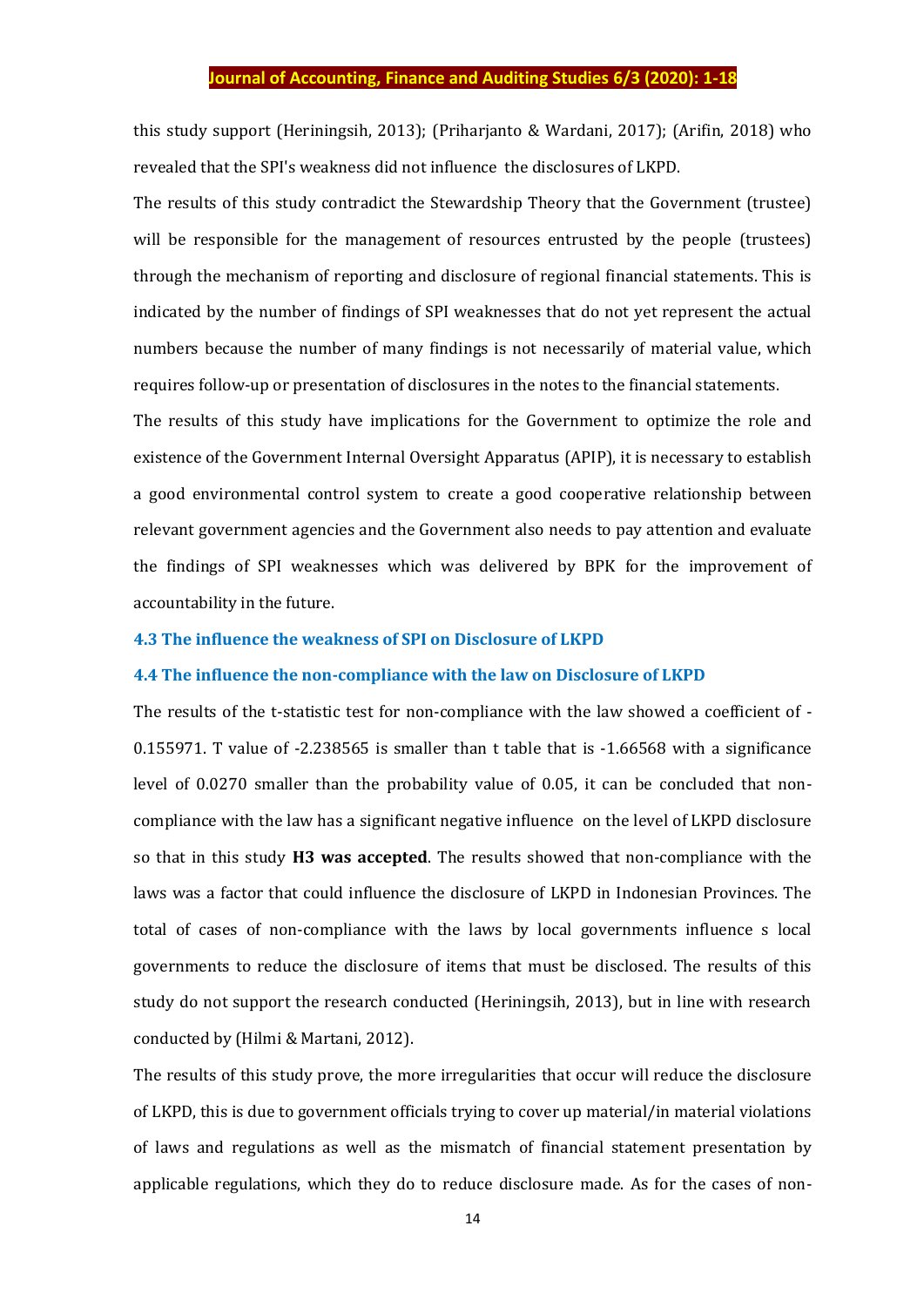compliance with the law referred to here such as the total of spending cases, lack of work volume, spending exceeding/not by SAP, official travel responsibilities, carrying out work ahead of contracts, procurement of goods/services not by regulations (does not cause state losses), etc.

The results of this study have implications for the Government to pay more attention and implement the recommendations given by the BPK so that it does not happen again in the following years. It is necessary to apply strict rewards and punishment so that the provincial government obeys the existing laws and regulations.

F test results show a value of 3.292426 with a significance level of 0.000001. F arithmetic shows a number that is greater than the F table or 3.292426> 3.05 and a significance value of 0.000001 is much smaller than 0.05 so it can be concluded that the Complexity of Government, Deviations in Internal Control Systems and Disobedience of laws, togethersame (simultaneous) significant effect on the level of Disclosure of Regional Government Financial Statements. This finding shows that when provinces in Indonesia have a large amount of government complexity, have large internal control system irregularities, get many cases of non-compliance with laws, it will affect the level of disclosure of the financial statements of the local government. The results of this study also show a relatively small Rvalue of adjusted R2 of 33%, meaning that there are still many other factors that influence the level of disclosure of local government financial statements.

## **5. Conclusion**

Disclosure of local government financial statements is the spearhead in increasing accountability and transparency. The results of this study have found that government complexity has a significant positive effect on LKPD disclosures, non-compliance with laws has a significant negative effect on LKPD disclosures, but the weakness of SPI has no significant effect on LKPD disclosures. To improve financial statement disclosure, local governments must maintain transparency effectiveness through easy public access to publish their financial reports, optimize the role and existence of the Government Internal Oversight Apparatus (APIP), and implement strict rewards and penalties for government officials to comply with the law and applicable regulation.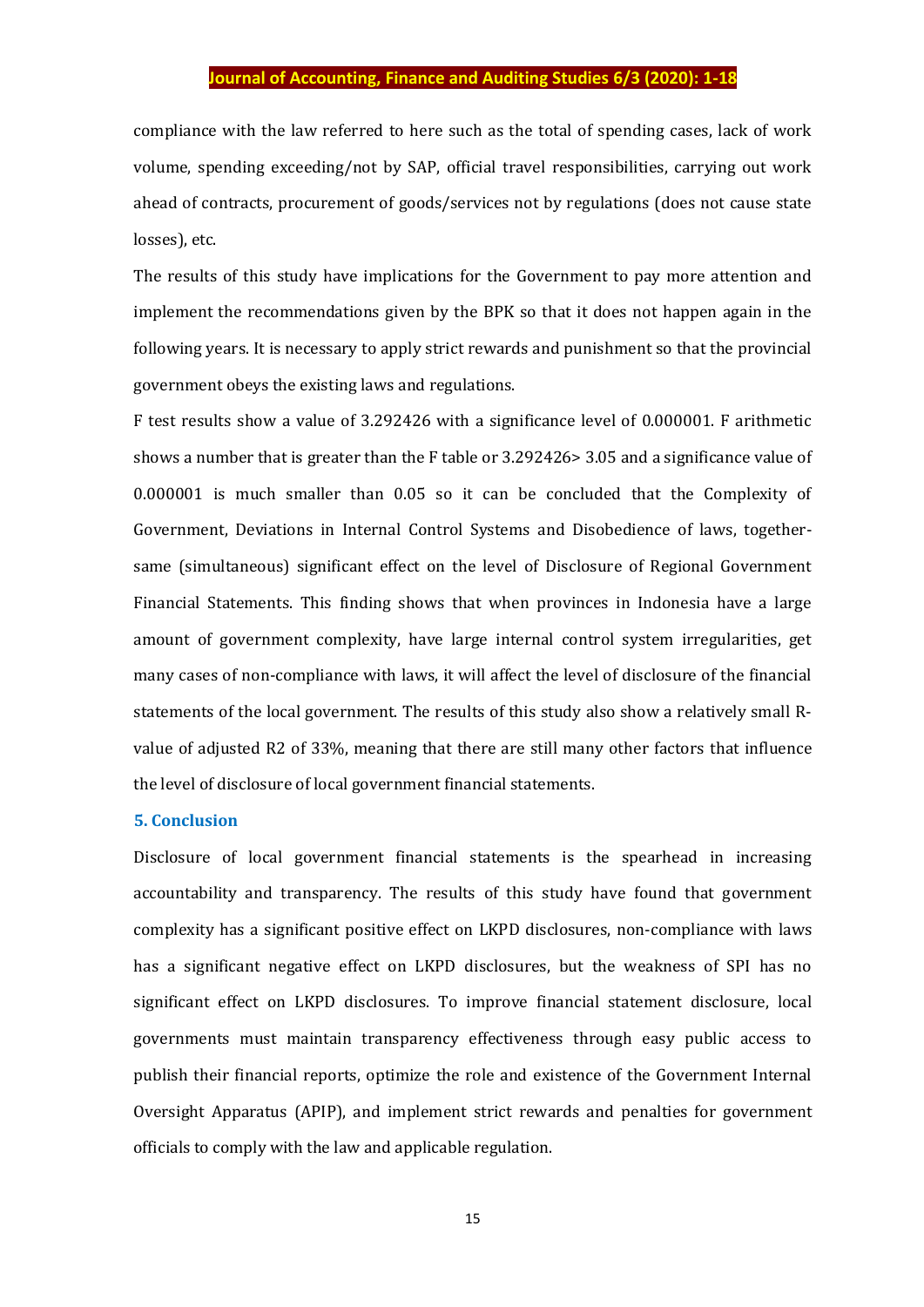Limitations of studies and suggestions for the future so that future research can use other proxies such as public services, or Good Corporate Government.

#### **Bibliography**

- Arifin, J. (2018). Potential Factors To Enhance The Level Of Disclosure Within Financial Statements Of Indonesian Provincial Governments. *Jurnal Akuntansi Dan Keuangan*, *20*(2), 89–98. Https://Doi.Org/10.9744/Jak.20.2.89-98
- Badan Pemeriksaan Keuangan Republik Indonesia. 2012. Laporan Hasil Pemeriksaan atas Laporan Keuangan Pemerintah Daerah tahun 2012.
- Badan Pemeriksaan Keuangan Republik Indonesia. 2013. Laporan Hasil Pemeriksaan atas Laporan Keuangan Pemerintah Daerah tahun 2013.
- Badan Pemeriksaan Keuangan Republik Indonesia. 2014. Laporan Hasil Pemeriksaan atas Laporan Keuangan Pemerintah Daerah tahun 2014.
- Badan Pemeriksaan Keuangan Republik Indonesia. 2015. Laporan Hasil Pemeriksaan atas Laporan Keuangan Pemerintah Daerah tahun 2015.
- Badan Pemeriksaan Keuangan Republik Indonesia. 2016. Laporan Hasil Pemeriksaan atas Laporan Keuangan Pemerintah Daerah tahun 2016.
- Cristiana, I., & M. (2016). Faktor Faktor Penentu Tingkat Pengungkapan Laporan Keuangan Pemerintah Provinsi Di Indonesia. *Dinamika Akuntansi Keuangan Dan Perbankan*, *5*(2), 185–199.
- Donaldson, L., dan Davis, J. H. 1991. Stewardship Theory or Agency Theory: CEO Governance and Shareholder Returns. Australian Journal of Management, 16 June 1991, 49–66.
- Heriningsih, S. R. (2013). Faktor- Faktor Yang Mempengaruhi Tingkat Pengungkapan Laporan Keuangan. *Jurnal Ekonomi & Bisnis*, *13*(2), 11–19. Https://Doi.Org/Doi: Http://Dx.Doi.Org/10.31941/Jebi.V13i2.189
- Hilmi, Amiruddin Zul. (2010). Analisis Faktor-Faktor yang Mempengaruhi Tingkat Pengungkapan Laporan Keuangan Pemerintah Provinsi. *Jurnal of Accounting and Public Policy*. 1-26.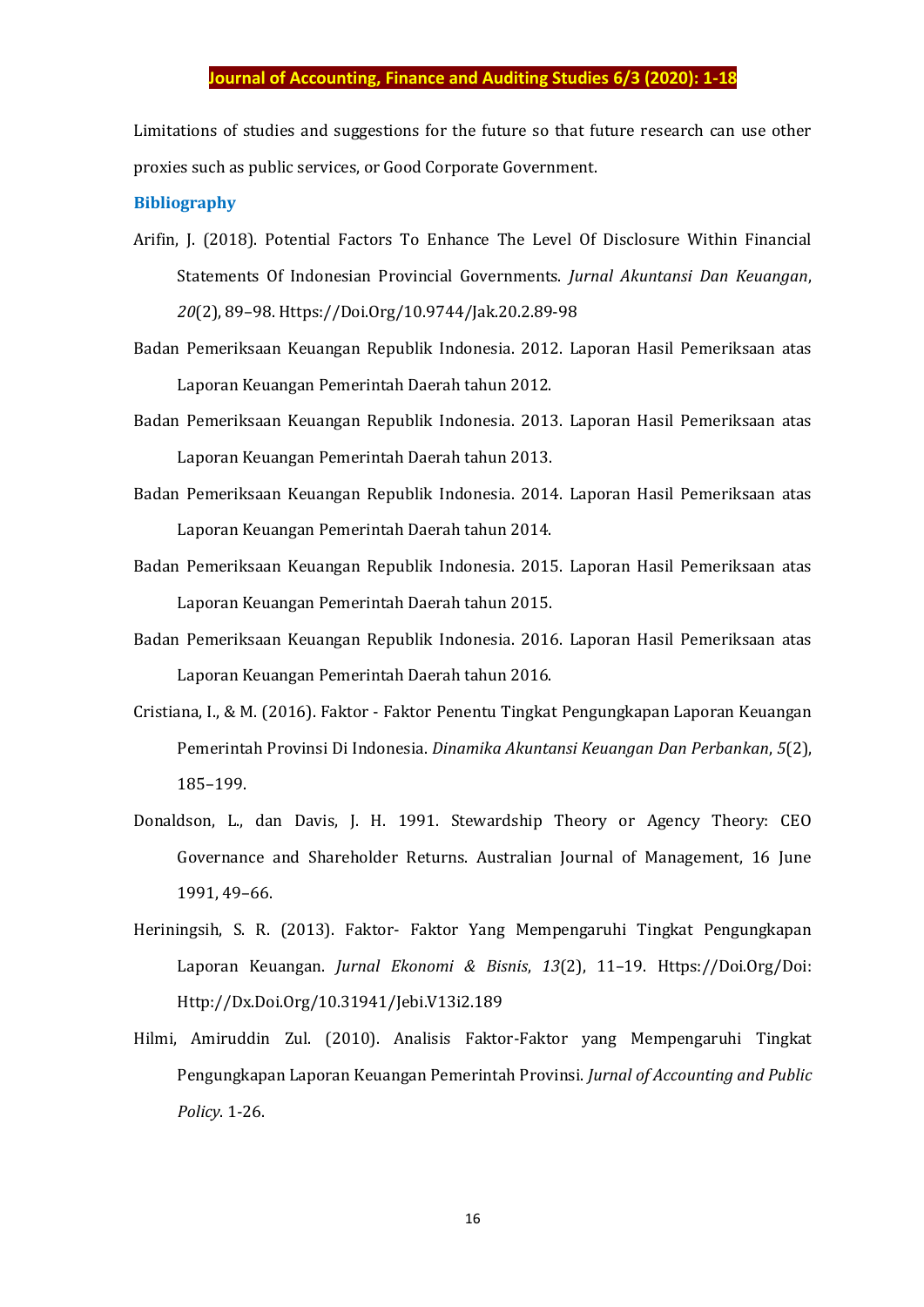- Hilmi, A. Z., & Martani, D. (2012). Analisis Faktor-Faktor Yang Mempengaruhi Tingkat Pengungkapan Laporan Keuangan Pemerintah Provinsi. In *Simposium Nasional Akuntansi Xv, 20.* (Pp. 1–26).
- Irman, M., & Suryati, S. (2017). Pengaruh Kelemahan Sistem Pengendalian Internal, Ketidakpatuhan Pada Perundang-Undangan, Opini Tahun Sebelumnya Dan Umur Pemerintah Daerah Terhadap Opini Audit Di Kabupaten/Kota Provinsi Riau Tahun 2011-2014. *Jurnal Akuntansi, Kewirausahaan Dan Bisnis, 2(2), 197-209.*, *2*(2), 197–209.
- Khasanah, N. L., & Rahardjo, S. N. (2014). Pengaruh Karakteristik, Kompleksitas, Dan Temuan Audit Terhadap Tingkat Pengungkapan Laporan Keuangan Pemerintah Daerah. *Diponegoro Journal Of Accounting*, *3*(3), 1–11. Retrieved From Http://Ejournal-S1.Undip.Ac.Id/Index.Php/Accounting
- Laupe, S., Saleh, F. M., & Mattulada, A. (2018). Factors Influencing The Financial Disclosure Of Local Governments In Indonesia. *Academy Of Accounting And Financial Studies Journal.*, *22*(3), 1–9.
- Lutfia, F., Maryono, M., & Bagana, B. (2018). Determinan Tingkat Pengungkapan Laporan Keuangan Pemerintah Daerah (Studi Kasus Pada Kabupaten/Kota Di Provinsi Jawa Tengah Tahun Anggaran 2014-2016). *Dinamika Akuntansi Keuangan Dan Perbankan*, *7*(1), 82–95.
- Martani, D., & Liestiani, A. (2010). Disclosure Of Local Government Financial Statement In Indonesia., *University*.
- Maulana, C. And Handayani, B. (2015). Pengaruh Karakteristik, Kompleksitas Pemerintahan Dan Temuan Audit Terhadap Tingkat Pengungkapan Wajib Lkpd. *Accounting Analysis Journal*, *4*(4), 1–11. Https://Doi.Org/Doi: 10.15294/Aaj.V4i4.9107.
- Nor, W., Hudaya, M., & Novriyandana, R. (2019). Financial Statements Disclosure On Indonesian Local Government Websites A Quest Of Its Determinant ( S ). *Asian Journal Of Accounting Research*, *4*(1), 112–128. Https://Doi.Org/10.1108/Ajar-06-2019-0043
- Pamungkas, B., Avrian, C., & Ibtida, R. (2019). Factors Influencing Audit Findings Of The Indonesian District Governments' Financial Statements. *Cogent Business & Management*, *00*(00), 0–18. Https://Doi.Org/10.1080/23311975.2019.1673102